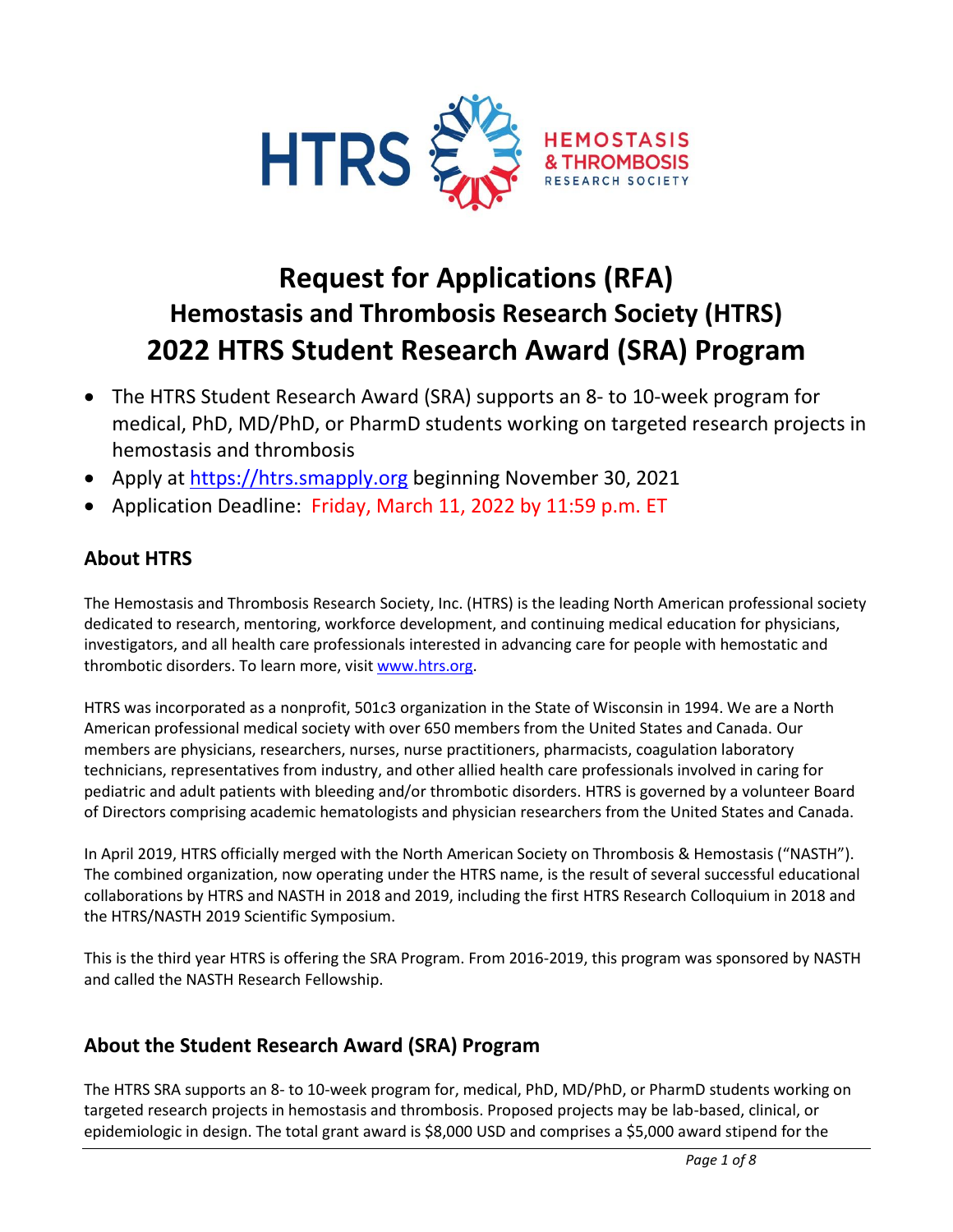student recipient, a \$2,000 travel allowance to enable the student to report on their project at a national professional meeting in 2023, and \$1,000 to support the student's mentor and/or mentor's laboratory.

The goals of the HTRS SRA Program are to:

- **Introduce students to hemostasis and thrombosis research** by supporting short-term, targeted research projects
- **Provide students with mentorship and career development opportunities**, including practice in developing a research proposal, working in a lab or clinical setting, and presenting the results of their work to other hemostasis and thrombosis professionals at a national meeting, preferably the HTRS Biennial Scientific Symposium

Applicants are required to develop a research proposal in consultation with an experienced mentor that can be completed within an 8- to 10-week period to be determined by the recipient and the mentor. While the majority of award recipients carry out their research project during the summer months, it is possible that later in a medical school career, or during an MD/PhD training program, research rotations during the academic year may be possible. All SRA research periods must be completed by March 1, 2023.

# **How to Apply**

### **Step 1: Identify and Connect with a Mentor**

Applicants must collaborate with an experienced research mentor who is a current member of HTRS at the time of application. Applicants may select a mentor at their own schools or at another location in the U.S. or Canada.

If an applicant is interested in applying for the HTRS SRA Program but does not have a research mentor, HTRS may be able to help identify a mentor. Applicants looking for a mentor should emai[l jziegler@versiti.org](mailto:jziegler@versiti.org) stating their desired research location and area of interest, and HTRS will help match the applicant with an appropriate mentor within their research focus.

### **Step 2: Develop a Research Project Description**

Applicants must meet with their mentors in person or electronically to identify a specific, hypothesis-based research project that can be completed in 8-to-10 weeks. Applicants must be able to describe the purpose and aims of their proposed project in their own words.

For complete Application preparation and submission instructions, see pages 6-7 of this RFA.

### **Step 3: Apply Online at https://htrs.smapply.org**

Applicants must complete the online application located at [https://htrs.smapply.org.](https://htrs.smapply.org/) To create an account, click on "Register" and enter your email address and a password of your choice. Then, select "2022 HTRS Student Research Award Program." Applicants are required to upload a one-page curriculum vitae (CV) or resume, a letter of recommendation from their proposed research mentor, a document outlining their research experience to date, a personal statement, and a project description (instructions for each of these requirements are noted on the application form).

# **Applicant Eligibility Requirements**

Eligible applicants must be first, second, or third year medical students, PhD students, MD/PhD student, or PharmD students. Undergraduate students performing research in the field of hemostasis and thrombosis may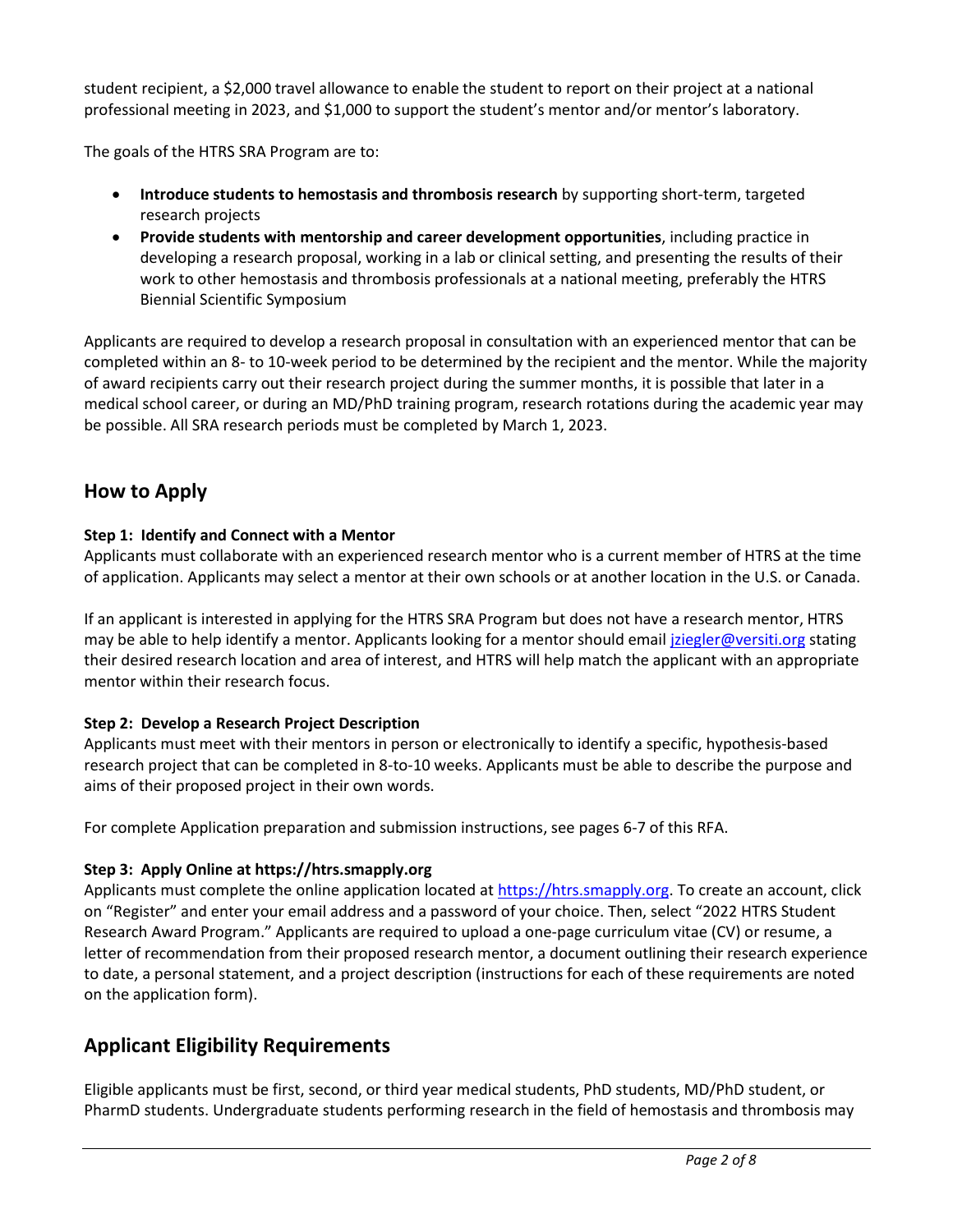also be eligible, please contac[t htrs@versiti.org](mailto:htrs@versiti.org) for more information. Applicants must also be citizens or permanent residents of the U.S. or Canada at the time of application.

HTRS offers all undergraduate, graduate, medical, and pharmacy students free HTRS membership, and applicants are required to activate their free membership at [http://www.htrs.org](http://www.htrs.org/) no later than the application deadline of Friday, March 11, 2022 at 11:59 p.m. ET in order to be eligible for an award.

### **Mentor Eligibility Requirements and Letters of Support**

Applicants are required to select a primary mentor who is an experienced researcher (MD, DO, MD/PhD or PhD) currently working in hemostasis and/or thrombosis. Mentors must agree to supervise the applicant and accept the conditions of the award. Both applicants and mentors are required to be active members of HTRS as of the application deadline. (Student memberships are free; please visi[t www.htrs.org](http://www.htrs.org/) to join.)

If the applicant is selected as an SRA recipient, HTRS encourages the mentor to maintain HTRS membership for the duration of the grant period.

Specific responsibilities for an SRA mentor include:

- Assisting the applicant with developing a research project plan that can be completed in 8-to-10 weeks. The description of the research plan included in the application must be presented in the applicant's own words
- Helping the applicant prepare for the proposed research, including suggesting reading materials or other hands-on training in their department or laboratory
- Overseeing the research project, including regular review of milestones and providing feedback/guidance to the award recipient
- Providing a written evaluation of project outcomes to HTRS at the end of the project
- Assisting the student with preparation for their in-person presentation at a national hematology conference in 2023
- Providing career guidance and support to encourage the recipient to continue pursuing a career in hemostasis and/or thrombosis after the SRA

The mentor is required to write a formal Letter of Support as part of the application. Letters of Support from mentors who have been HTRS members should explain the mentor's prior involvement in and commitment to the mission of HTRS and the field of hemostasis and thrombosis. All Letters of Support should explain how the SRA and the proposed research project will advance the student's educational experience. (See pages 6-7 of this RFA for further requirements for the Letters of Support.)

### **Available Funding**

The total grant amount for the 2022 SRA is \$8,000 USD. This includes:

- A \$5,000 stipend for the student
- \$2,000 to cover expenses associated with registration, travel, and lodging for the recipient to attend and present the results of their research project at a national professional meeting in 2023
- A \$1,000 stipend to support either the mentor's time, department, or laboratory

HTRS will distribute funding of \$8,000 USD to the recipient and mentor as follows: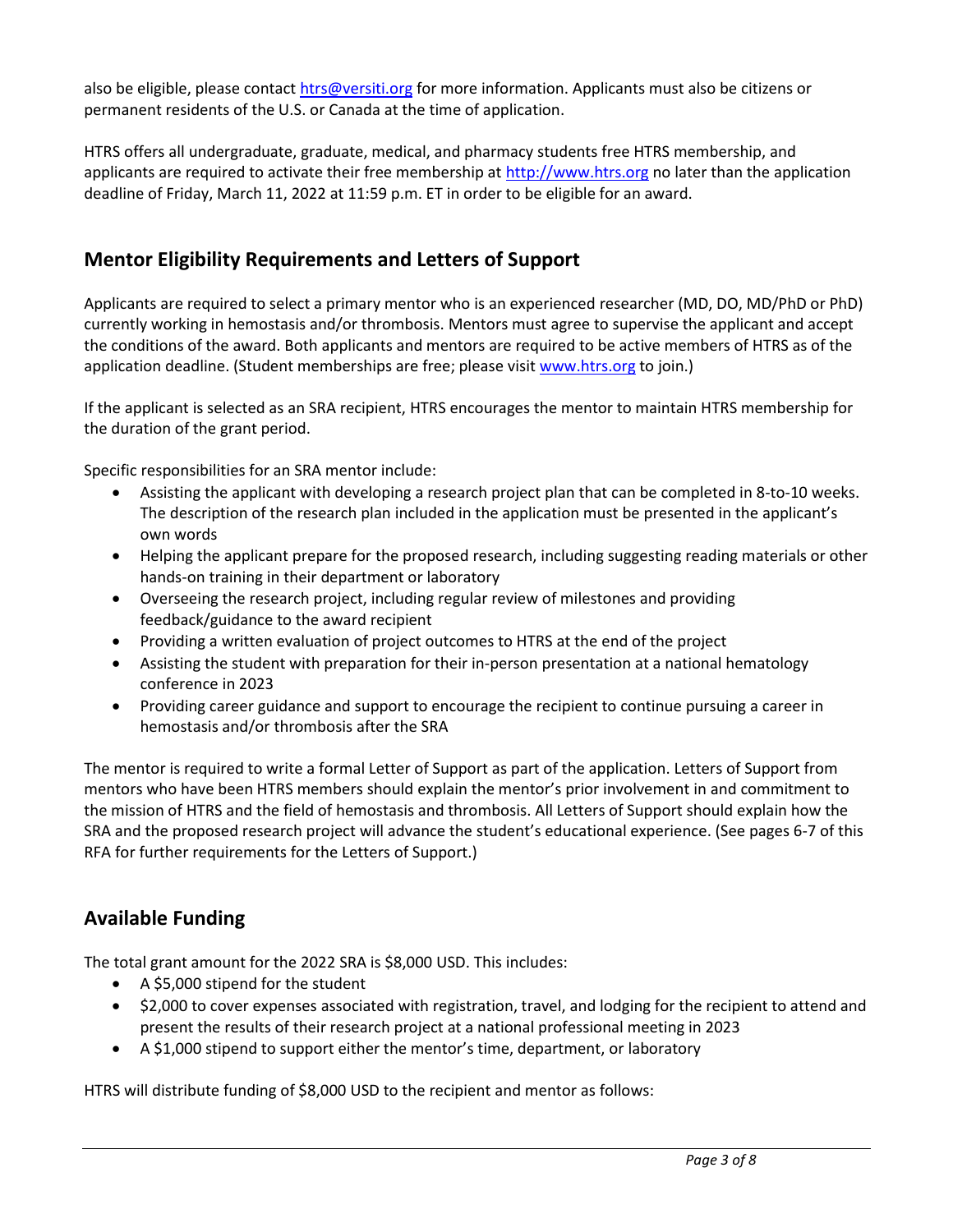- 1. A payment of \$2,000 USD (40% of the award amount) will be issued to the recipient one to two weeks prior to the start of the 8-to-10-week research period (as designated by the recipient).
- 2. A stipend of \$1,000 USD will be paid to the mentor or the mentor's department or laboratory by the first day of the research period.
- 3. A second payment of \$2,000 USD (40% of the award amount) will be issued to the recipient four weeks after the research period begins.
- 4. A third payment of \$1,000 USD (20% of the award amount) is contingent upon approval by the mentor and HTRS of a Final Report submitted by the recipient after the research period ends. This payment is issued within 14 days of HTRS approval.
- 5. The travel stipend of \$2,000 USD will be sent to the recipient after their presentation at a national hematology conference in 2023.
	- a. HTRS recommends that awardees present their work at the HTRS 2023 Scientific Symposium, March 10-12, 2023, in Orlando, Florida.
	- b. In the event that the award recipient cannot attend or present at the HTRS 2023 Scientific Symposium, the travel stipend will be sent once the recipient has confirmed his/her attendance and presentation at a different professional meeting in 2022 or 2023.
	- c. In the event that the recipient does not travel to attend a professional meeting in 2023, HTRS will provide funds to defray registration costs, but the \$2,000 travel stipend will not be awarded.

Instructions for reporting requirements are communicated to successful applicants in their award notification letters.

### **Presentation Requirements for SRA Recipients**

Recipients are required to present information about their projects' research progress or outcomes at a national professional meeting in 2023. HTRS recommends that 2022 Student Research Award recipients present at the HTRS 2023 Scientific Symposium (March 10-12, 2023) to fulfill this requirement. Funds to support conference registration, travel, and lodging to attend a 2023 professional meeting should be covered by the \$2,000 travel stipend received by the recipient. Instructions for acknowledging HTRS in any presentations will be included in the successful applicant's notification letter.

### **Other Conditions and Responsibilities**

Submission of a 2022 SRA Application implies acceptance of the following conditions by the applicant and mentor:

- 1. Award Administration. With the exception of the \$1,000 stipend for the mentor, mentor's department, or mentor's laboratory, all SRA stipends will be sent to award recipients directly. In order to process payments, recipients and mentors need to complete W-9 Forms and return them to HTRS immediately after award acceptance. It is the responsibility of recipients' and mentors' to provide their street address to HTRS for the mailing of grant checks and to notify HTRS of any address changes prior to the end of their grant projects.
- 2. Requirements Regarding Rights of Human Subjects. The recipient institution is responsible for protecting the rights and welfare of all human subjects participating in any SRA-funded research activity. Recipients performing research involving human subjects are required to submit written evidence of Institutional Review Board (IRB) approval, along with written evidence of their institution's Federalwide Assurance (FWA) number (for U.S. investigators) and renewal date to HTRS before funding can be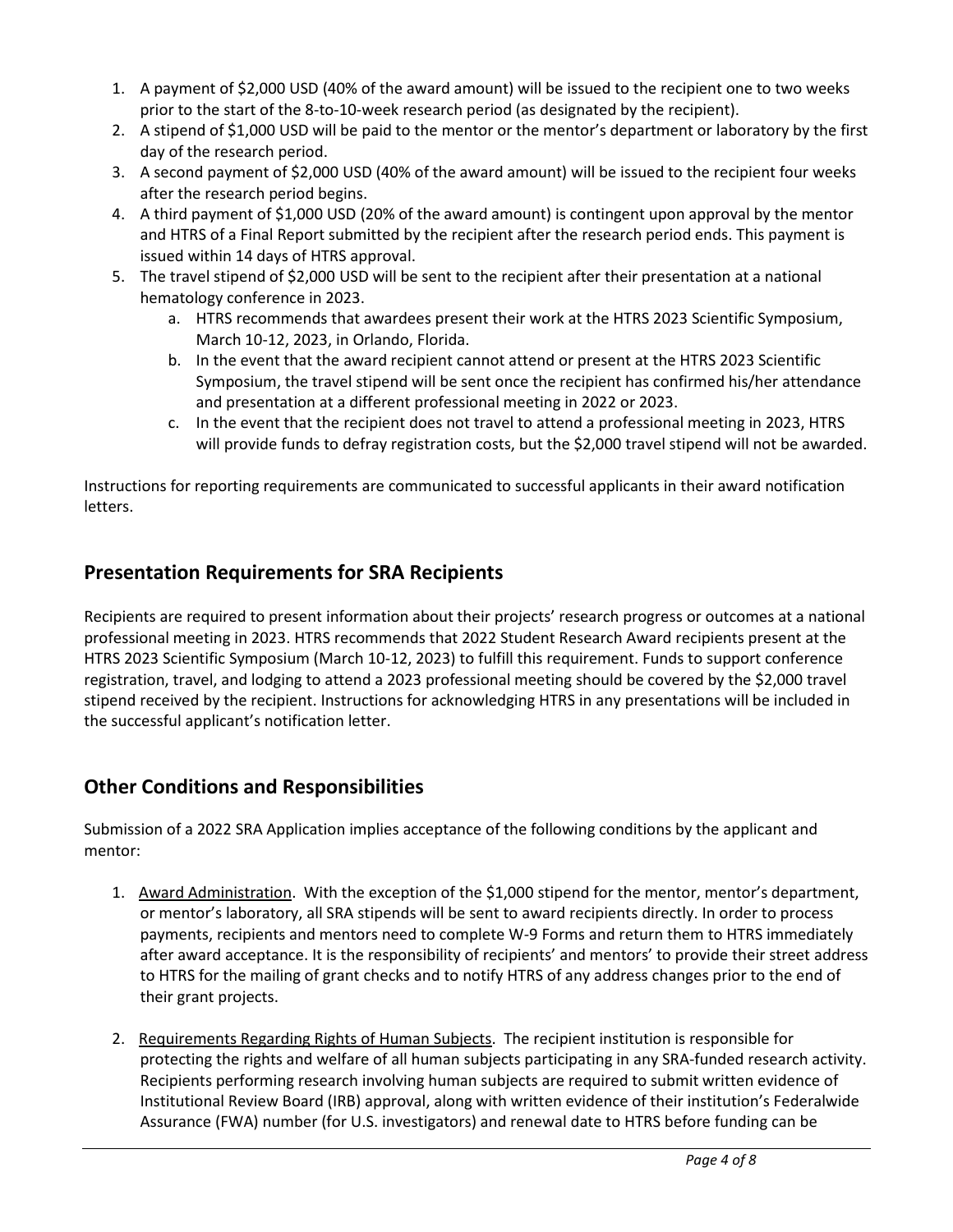awarded. These approvals must be in place for the duration of the grant period.

- 3. Requirements Regarding Animal Studies. The recipient institution is responsible for protecting the welfare of animals involved in the SRA-funded research activity. Recipients performing research involving animals are required to submit written evidence of Institutional Animal Care and Use Committee (IACUC) approval, along with a copy of their institution's Association for Assessment and Accreditation of Laboratory Animal Care (AAALAC) International accreditation to HTRS before funding can be awarded. These approvals must be in place for the duration of the grant period.
- 4. Acknowledgment of HTRS Support. Any articles (published and in progress), abstracts, or oral and poster presentations resulting from the Recipient's SRA-funded research must acknowledge the support of HTRS as outlined in the applicant's award notification letter. Recipients are required to provide HTRS with a copy of any articles (published and in progress), abstracts, or oral and poster presentations resulting from their SRA-funded research during and after the grant period with the appropriate acknowledgments listed.
- 5. Required Report. Recipients are required to submit one formal report using templates provided by HTRS. This report describes progress made over the entire grant period. The report also must include a list of any articles (published and in progress), abstracts, or oral and poster presentations resulting from the SRA-funded research, with copies of articles (published and in progress), abstracts, or oral and poster presentations appended. Recipients accept primary responsibility for understanding when reports are due and for following submission instructions provided by HTRS.

The third and final stipend payment to the recipient is contingent upon satisfactory progress having been made during the tenure of the grant as determined by HTRS, per the hypotheses and aims outlined in the original application. If the report is submitted on deadline and approved by both the mentor and HTRS, the final payment will be issued within 14 days of approval. Unless other arrangements are made in advance, HTRS reserves the right to delay or withhold funds for the third and final payment if:

1) The report is not submitted by the deadline listed in the recipient's award notification letter OR

2) Evidence of satisfactory progress, as determined by the mentor and HTRS, has not been made on project aims

# **Disclosure of HTRS Compliance with State or Federal Requirements per** *Open Payments: The Physician Payments Sunshine Act*

HTRS research and fellowship awards may be reportable by law to state or federal agencies under *Open Payments: The Physician Payments Sunshine Act* ("Sunshine Act"). HTRS may be required to share information about recipient institutions, principal investigators, or other particulars of funded grants with the pharmaceutical companies that support our award programs. Such companies may deem grant information reportable per their policies related to the Sunshine Act.

Applicants to HTRS award programs are required to confirm, prior to submitting a proposal to HTRS that their institution is able to accept grant funding that may be subject to Sunshine Act reporting. Applicants who have questions about the Sunshine Act should ask their institutional Office of Research or other grant administrator for more detail, since regulations can differ by institution and state.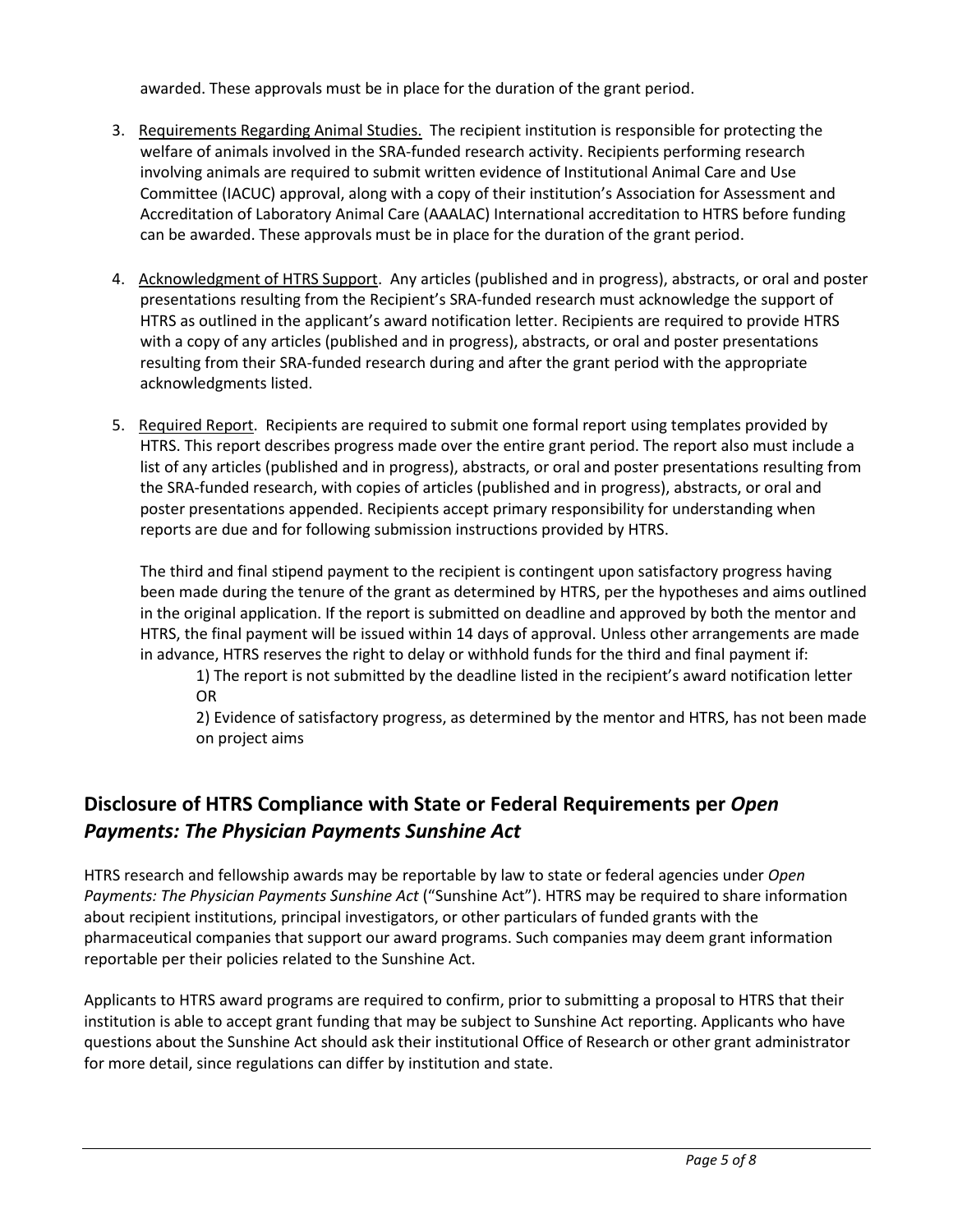## **Preparing an Application**

Applicants must submit all required materials by the deadline in order to be considered for the SRA.

Please follow all formatting instructions and submit your application to the HTRS online grant submission site at **[https://htrs.smapply.org](https://htrs.smapply.org/)** on or before **Friday, March 11, 2022 at 11:59 p.m. ET.** 

All applications must be submitted on the HTRS grant application site. Applicants should click on "Register" and create an account with their email address for a username and password of choice. (The site allows you to save your work and return to it later.)

The application site will confirm receipt via email. **If you do not receive a submission confirmation email within 24 hours, please contac[t HTRS@versiti.org](mailto:HTRS@versiti.org) for confirmation of receipt.**

### **Required Components of an Application (to be uploaded with the online application)**

#### **1. Application Form**

Applicants are required to complete the Application Form available in the HTRS online grant submission site [\(https://htrs.smapply.org\)](https://htrs.smapply.org/) starting November 30, 2021. Applicants do not need to provide undergraduate or medical school transcripts.

#### **2. Research Experience**

Applicants must list each research experience prior to their proposed SRA project. This list should include the project title, year(s) of the experience, institution, and name(s) of supervisor(s) as well as a brief description (50 words or less) of the research project. While past research experience is not required for the SRA, it is considered during the evaluation process.

#### **3. Personal Statement** (200 words maximum)

Applicants should describe their interest in hemostasis/thrombosis research and why they should be considered for this fellowship. Applicants should also include their academic and career goals and how this opportunity will help advance those goals.

#### **4. Research Project Description** (2,000 words maximum, excluding references)

The Research Project Description must be written in the applicant's own words. It should address the points listed below, insofar as space permits, and be clear, concise, and well-written.

- Research objectives
- The applicant's specific role in the project
- The experimental approach(es) and method(s) of data analysis that will be used to address the research objectives
- Expected results from the experimental approach(es) and method(s) of data analysis
- Proposed timeline for the 8- to-10-week research period
- **5. One-page Curriculum Vitae (CV) or resume of the applicant** (one page)
- **6. Letter of support from the research mentor**, addressed to the HTRS SRA Program Review Committee, which should include:
	- The strengths of the applicant and any challenges that the applicant may face as an SRA Recipient
	- Ways that the SRA and the proposed research project will advance the student's educational experience
	- The research facilities and resources available to the applicant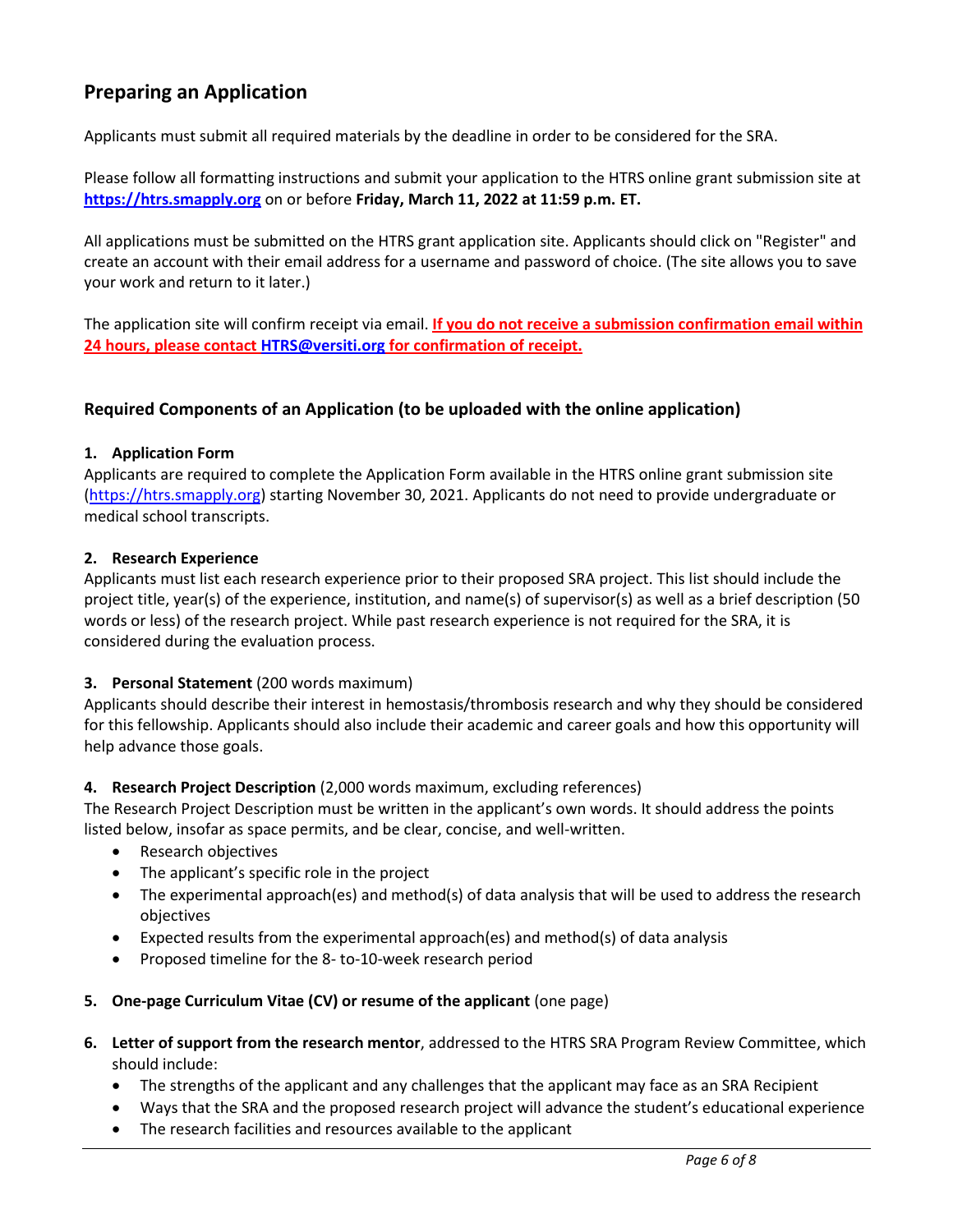- A clear explanation of the applicant's role vs. the mentor's role in the research project's concept, design, and implementation. If relevant, specify the specific parts of the project to be carried out by the applicant
- The nature of the regular interactions between the applicant and the mentor. If the mentor is in a different institution than the applicant, an explanation of the communication plan regarding how the mentoring will be accomplished is required
- Ways that the mentor plans to mentor the applicant to improve his/her scientific writing and presentation skills as a result of this project
- Mentors are required to be HTRS members at the time of application. If applicable, they should express their prior involvement and commitment to HTRS, its mission, and the field of hemostasis and thrombosis in their letters

### **Application Formatting Instructions**

If the applicant has questions related to the formatting instructions below, please contact HTRS at [HTRS@versiti.org](mailto:HTRS@versiti.org) no later than **Friday, March 4, 2022 by 11:59 p.m. ET**, about one week in advance of the application deadline. **Submitted applications will be deemed ineligible if formatting instructions are not followed.**

- 1. Limit the Research Project Description to 2,000 words, excluding references.
- 2. References for the Research Project Description:
	- a. May be listed separately from the description but should not exceed two additional pages
	- b. Must be relevant
	- c. Must be listed in the order in which they appear in the Research Project Description
	- d. Must list the first author and all other authors
- 3. Use an NIH-approved font (Arial, Georgia, Helvetica, or Palatino Linotype), no less than 11 points in size, and 1-inch page margins for the Narrative and references.
- 4. Single or double spacing is acceptable
- 5. Only generic names of products/services are allowed; names of brand names and specific companies should not be used

#### **Application Review**

Applications submitted on or before **Friday, March 11, 2022 at 11:59 p.m. ET** will be reviewed by the HTRS SRA Program Review Committee. Any reviewer with a direct conflict of interest (such as serving as a current mentor to one of the applicants) is recused from the entire review process. Any reviewer with an indirect conflict of interest (such as a close personal or professional relationship with any applicant, or previous involvement in any applicant's proposed project) is recused from reviewing the specific application in question.

HTRS performs the best possible application review based on data submitted by each applicant. Applications will be reviewed based on the following criteria:

- Academic potential of the project
- Clarity and feasibility of the research proposal
- Applicant's experience and statement of interest in hemostasis and/or thrombosis